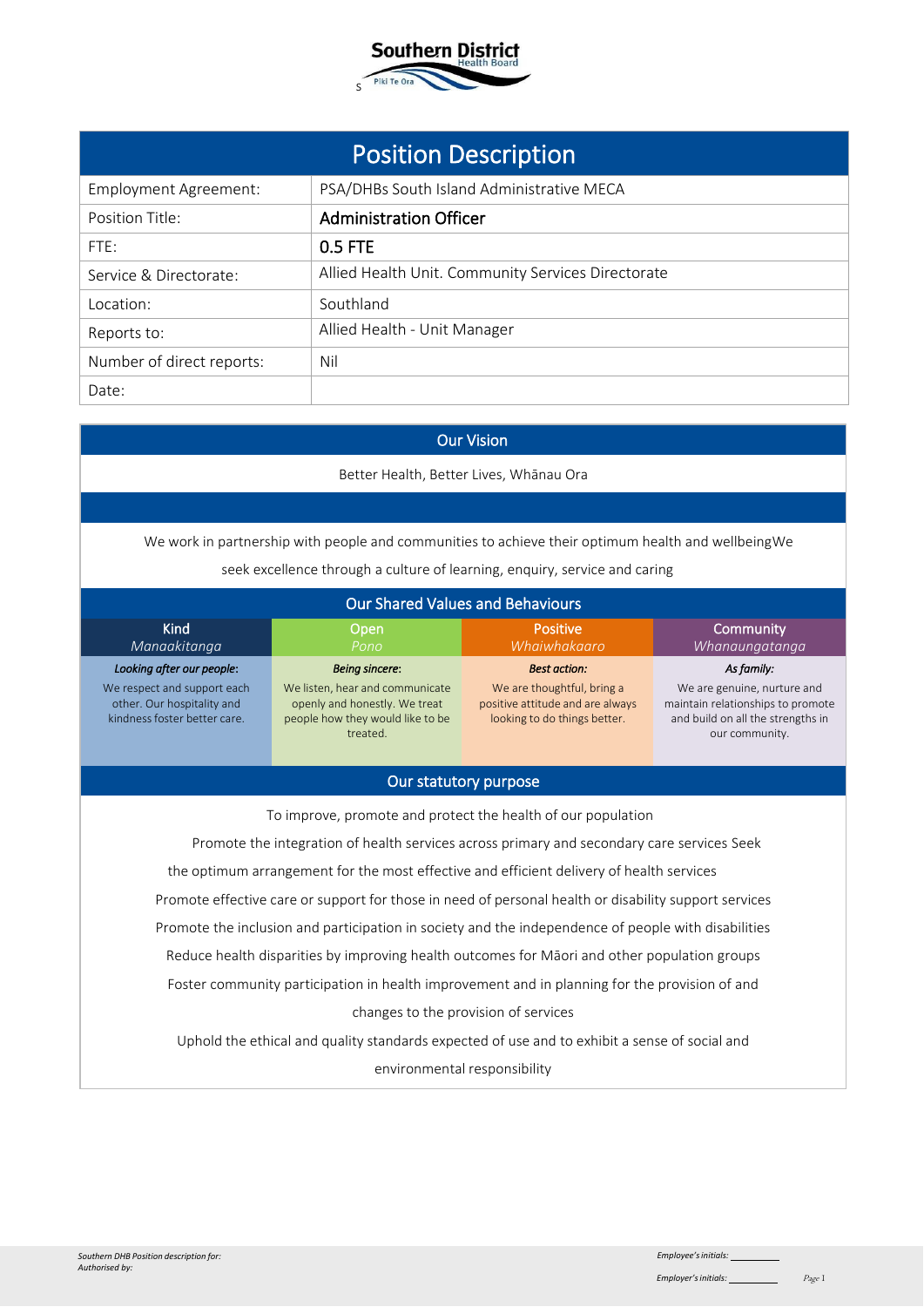### PURPOSE OF ROLE

The key purpose of the role is to effectively contribute to the smooth running of the service by providing an efficient and timely administrative support function that is responsive and flexible to the changing needs of the service/organisation.

## **Competencies**

The following competencies apply to this position. The employee will be assessed against these as part of their annual performance and development review.

| <b>Organisational Competencies</b> |                                                                                                                                                                                                                                                                                                                                                                                     |  |  |
|------------------------------------|-------------------------------------------------------------------------------------------------------------------------------------------------------------------------------------------------------------------------------------------------------------------------------------------------------------------------------------------------------------------------------------|--|--|
| <b>Customer Focus</b>              | Is dedicated to meeting the expectations and requirements of internal and external customers;<br>gets first hand customer information and uses it for improvements in products and services; acts<br>with customers in mind; establishes and maintains effective relationships with customers and gains<br>their trust and respect                                                  |  |  |
| Integrity and Trust                | Is widely trusted; is seen as a direct, truthful individual; can present the unvarnished truth in an<br>appropriate and helpful manner; keeps confidences; admits mistakes; doesn't misrepresent<br>him/herself for personal gain.                                                                                                                                                  |  |  |
| <b>Drive For Results</b>           | Can be counted on to exceed goals successfully; Is constantly and consistently one of the top<br>performers; very bottom line oriented; steadfastly pushes self and others for results.                                                                                                                                                                                             |  |  |
| Managing<br>Diversity              | Manages all kinds and classes of people equitably; deals effectively with all races, nationalities,<br>cultures, disabilities, ages and both sexes; hires variety and diversity without regard to class;<br>supports equal and fair treatment and opportunity for all.                                                                                                              |  |  |
| <b>Role Specific Competencies</b>  |                                                                                                                                                                                                                                                                                                                                                                                     |  |  |
| Process<br>Management              | Good at figuring out the processes necessary to get things done; knows how to organise people<br>and activities; understands how to separate and combine tasks into efficient work slow; knows<br>what to measure and how to measure it; can see opportunities for synergy and integration<br>where others can't; can simplify complex processes; gets more out of fewer resources. |  |  |
| <b>Decision Quality</b>            | Makes good decisions (without considering how much time it takes) based upon a mixture of<br>analysis, wisdom, experience, and judgment; most of his/her solutions and suggestions turn out<br>to be correct and accurate when judged over time; sought out by others for advice and solutions.                                                                                     |  |  |
| Informing                          | Provides the information people need to know to do their jobs and to feel good about being a<br>member of the team, unit, and/or the organisation; provides individuals information so that they<br>can make accurate decisions; is timely with information                                                                                                                         |  |  |
| <b>Priority setting</b>            | Spends his/her time and the time of others on what's important. Quickly zeros in on the critical<br>few and puts the trivial many aside. Can quickly sense what will help or hinder accomplishing a<br>goal. Eliminates roadblocks. Creates focus.                                                                                                                                  |  |  |
| Innovation<br>Management           | Is good at bringing the creative ideas of others to market; has good judgement about which<br>creative ideas and suggestions will work; has a sense about managing the creative process of<br>others; can facilitate effective brainstorming; can project how potential ideas may play out.                                                                                         |  |  |
| Listening                          | Practices attentive and active listening; has the patience to hear people out; can accurately<br>restate the opinions of others even when he/she disagrees.                                                                                                                                                                                                                         |  |  |

| <b>KEY RELATIONSHIPS</b>   |                                            |                                 |                     |
|----------------------------|--------------------------------------------|---------------------------------|---------------------|
| <b>Within Southern DHB</b> |                                            | <b>External to Southern DHB</b> |                     |
| $\bullet$                  | Southern DHB workers                       | $\bullet$                       | Patients            |
| $\bullet$                  | Relevant Team                              | $\bullet$                       | <b>Stakeholders</b> |
| $\bullet$                  | Managers at all levels in the organisation | $\bullet$                       | <b>Visitors</b>     |
|                            |                                            | $\bullet$                       | Unions              |
|                            |                                            |                                 | Contractors         |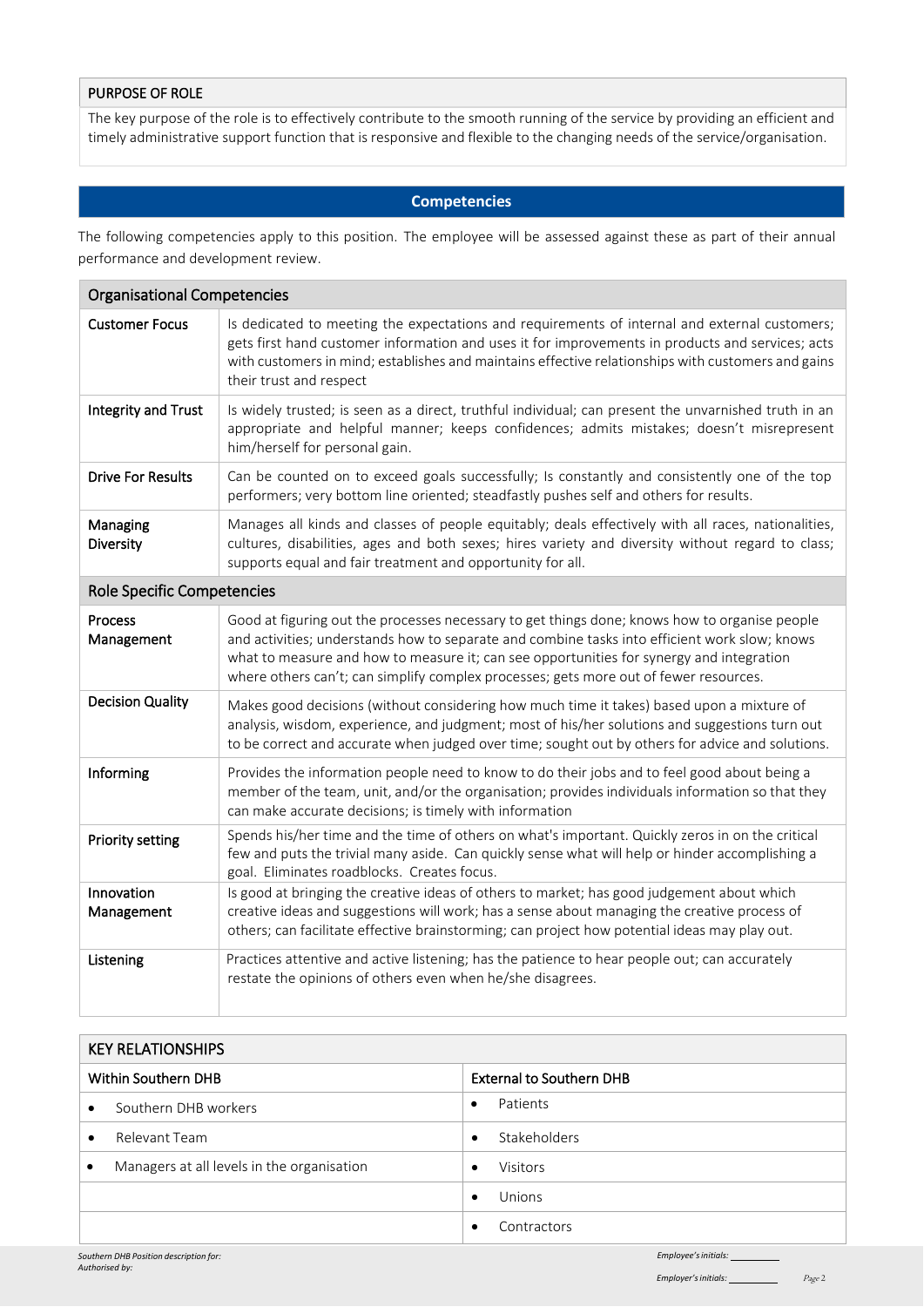# **PERSON SPECIFICATION**

The expertise required for a person to be fully competent in the role. Position specific competencies:

|                                                                          | <b>ESSENTIAL</b>                                                                                                                                                                                                                                                                                                                                                                                                                                                                 | <b>DESIRABLE</b>                             |
|--------------------------------------------------------------------------|----------------------------------------------------------------------------------------------------------------------------------------------------------------------------------------------------------------------------------------------------------------------------------------------------------------------------------------------------------------------------------------------------------------------------------------------------------------------------------|----------------------------------------------|
| <b>Education and Qualifications (or</b><br>equivalent level of learning) | Minimum level 2 NCEA                                                                                                                                                                                                                                                                                                                                                                                                                                                             |                                              |
| Experience                                                               | At least 2 years clerical<br>٠<br>administration or management<br>assistance experience<br>Knowledge of office systems and<br>٠<br>procedures                                                                                                                                                                                                                                                                                                                                    | Purchasing<br>$\bullet$                      |
| Knowledge and Skills                                                     | Evidence of good literacy and<br>$\bullet$<br>numeracy skills<br>Excellent computer skills, including<br>$\bullet$<br>knowledge of Microsoft Word, Excel<br>and Outlook (e-mail). Technologically<br>savvy with common office tools<br>including smart phones, projector<br>and presentation equipment                                                                                                                                                                           | Knowledge of managing databases<br>$\bullet$ |
| <b>Personal Qualities</b>                                                | High standard of interpersonal communication skills, including written and<br>verbal<br>Ability to understand and follow written or verbal instructions<br>Sets high standards of performance and self-starting<br>Ability to learn and retain new knowledge<br>Ability to work well in a team and foster good interpersonal relationship<br>Willing to support and assist other staff as required<br>Respect the privacy of individuals when dealing with personal information. |                                              |

## KEY RESULT AREAS:

| Key Accountabilities:                                                                                                                                                                                                                                                                                                                                                                                                                                                                                                                                                                                                           | Example of successful delivery of duties and<br>responsibilities                                                                                                                                                                                                                                                                                                                                                                                                                                                                                                                                                       |  |  |
|---------------------------------------------------------------------------------------------------------------------------------------------------------------------------------------------------------------------------------------------------------------------------------------------------------------------------------------------------------------------------------------------------------------------------------------------------------------------------------------------------------------------------------------------------------------------------------------------------------------------------------|------------------------------------------------------------------------------------------------------------------------------------------------------------------------------------------------------------------------------------------------------------------------------------------------------------------------------------------------------------------------------------------------------------------------------------------------------------------------------------------------------------------------------------------------------------------------------------------------------------------------|--|--|
| Service Support<br>Provide high quality, timely and accurate confidential administrative support to the service, ensuring efficient and<br>effective service delivery                                                                                                                                                                                                                                                                                                                                                                                                                                                           |                                                                                                                                                                                                                                                                                                                                                                                                                                                                                                                                                                                                                        |  |  |
| Set up and maintain effective electronic and paper filing<br>systems and procedures relevant to the service,<br>enabling quick access to information.                                                                                                                                                                                                                                                                                                                                                                                                                                                                           | Provide timely and accurate confidential administrative<br>support to enable the efficient functioning of the services,<br>including but not limited to:                                                                                                                                                                                                                                                                                                                                                                                                                                                               |  |  |
| Identify potential improvements to systems and<br>$\bullet$<br>processes to ensure the continuous improvement of<br>administrative duties.<br>Demonstrate attention to detail and accuracy.<br>$\bullet$<br>Demonstrate a willingness to adapt to changing needs<br>$\bullet$<br>of the service.<br>Evaluates situations and identifies existing or potential<br>$\bullet$<br>problems and opportunities.<br>Demonstrate excellent customer service skills, by<br>$\bullet$<br>listening and interacting with stakeholders in a<br>courteous, polite and responsive manner while<br>adhering to relevant established protocols. | Set up and maintain effective electronic and paper<br>$\bullet$<br>filing systems and procedures relevant to the service,<br>enabling quick access to information.<br>Provide timely and accurate administrative support for<br>$\bullet$<br>meetings, including agendas, minutes and action<br>progress tracking.<br>Identify potential improvements to systems and<br>$\bullet$<br>processes to ensure the continuous improvement of<br>administrative duties.<br>Demonstrate attention to detail and accuracy.<br>$\bullet$<br>Demonstrate a willingness to adapt to changing needs<br>$\bullet$<br>of the service. |  |  |
|                                                                                                                                                                                                                                                                                                                                                                                                                                                                                                                                                                                                                                 | Identifies existing or potential problems and                                                                                                                                                                                                                                                                                                                                                                                                                                                                                                                                                                          |  |  |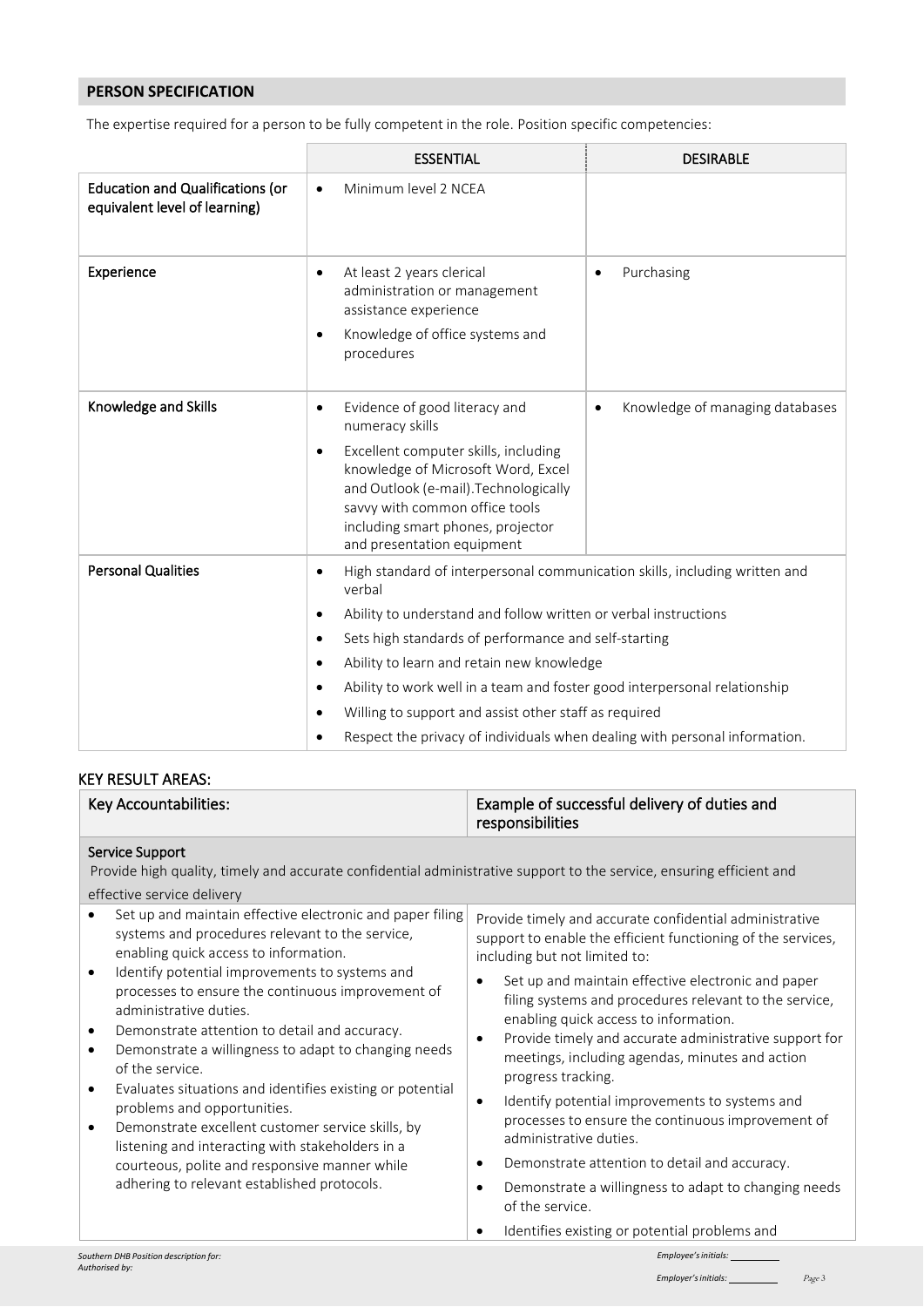| opportunities.<br>Demonstrate excellent customer service skills, by<br>listening and interacting with stakeholders in a<br>courteous, polite and responsive manner while<br>adhering to relevant established protocols |
|------------------------------------------------------------------------------------------------------------------------------------------------------------------------------------------------------------------------|
|                                                                                                                                                                                                                        |

#### Referrals • To provide an efficient referral loading service for the specialities • Ensure the triaging of all referrals to the departments are completed in a timely manner • Declined referrals notification sent to GPs as per process and in a timely manner • Computerise details and description of referrals into the patient management system. Ensuring data collection is accurate, and processes are followed as required. All referrals to be loaded into system within 24hours of date stamp Appropriate triage forms (grading form) are attached to the referral with accurate patient details entered onto the form and sent to the triaging clinician for grading (paper referrals) • Electronic referrals review daily (minimum) and load into patient management system then register in HCS. (desk file with instructions). This sends them to the triaging clinician If a triaged referral returns declined close the referral in iPM and send appropriate rejection of referral letter to GP and patient advising them of decline. Individual and Team Performance Participate as a team member to ensure the best outcome for the organisation. • Actively engage with and support colleagues, taking personal responsibility for ensuring effective working relationships with all team members • Work to ensure a cohesive, positive and highly motivated team environment, with responsibility for effective skills transfer and knowledge share. • Prioritise own workload and manage own time effectively. • Information is communicated in a courteous and sensitive manner. When workload allows, proactively assist other staff. • Keep an up-to-date desk file to enable relief staff to pick up duties without disruption to the workflow. Be able to work efficiently and effectively unsupervised. • Active participation in the team. • Collegial support and strong working relationships evident with other team members. • Demonstrate a pleasant, accepting and helpful attitude. • All duties performed to a high level standard. The routine of the service is uninterrupted. • Work in conjunction with other staff in the department to provide a quality service, (inclusive of housekeeping duties). • Maintain a current up to date desk file so relief staff can carry out all duties of the position if required. Reception • Provide excellent customer service using SDHB values to provide Reception duties Using a courteous and sensitive manner greet patients as they present to reception desk • Ascertain the details required by MOH and update the Southland patient management system Print new labels as required Assist with queries. Other Duties